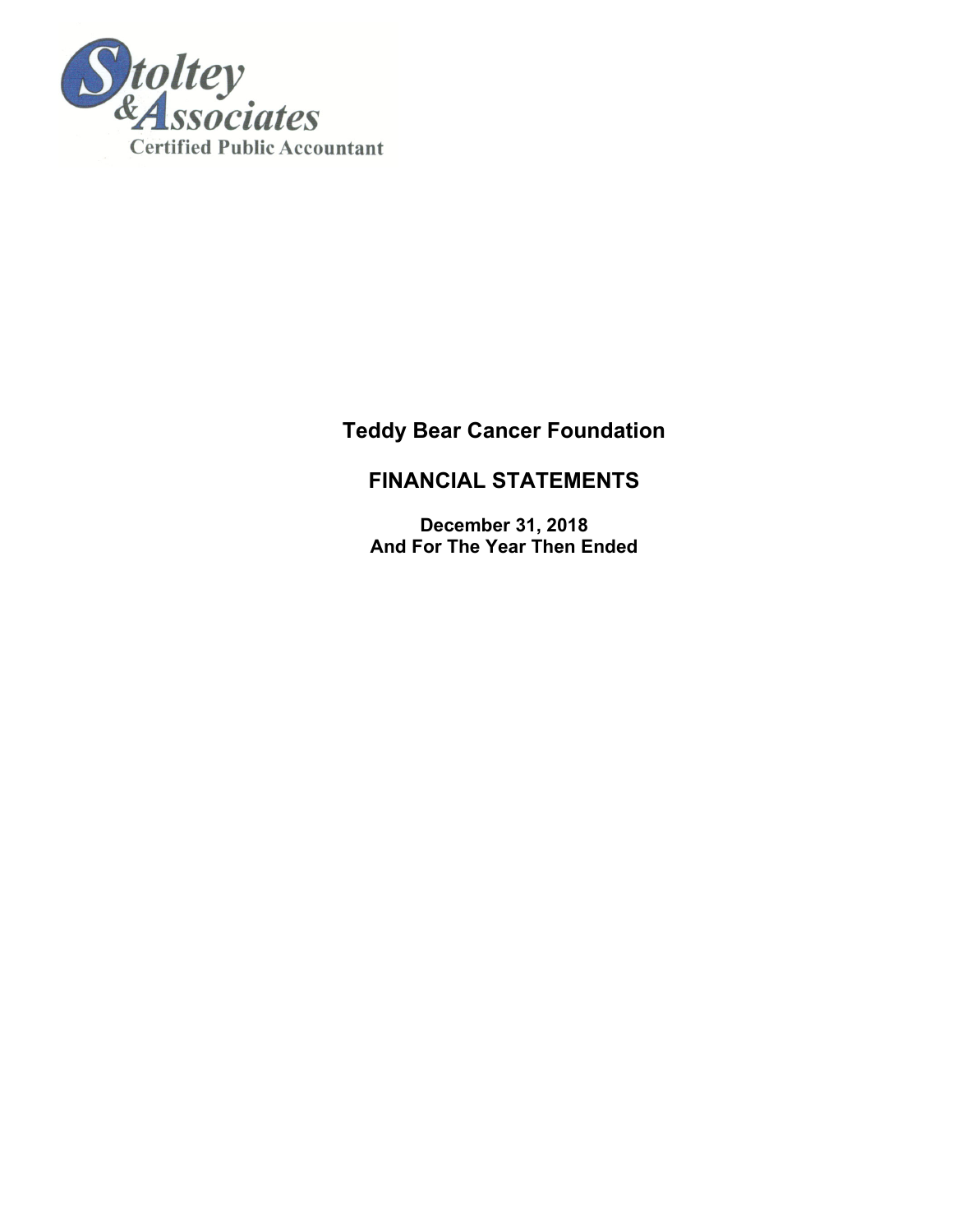# **Teddy Bear Cancer Foundation**

## **TABLE OF CONTENTS**

**December 31, 2018** 

|                                         | Page    |
|-----------------------------------------|---------|
| <b>INDEPENDENT AUDITORS' REPORT</b>     | $1 - 2$ |
| <b>FINANCIAL STATEMENTS:</b>            |         |
| <b>Statement of Financial Position</b>  | 3       |
| <b>Statement of Activities</b>          | 4       |
| <b>Statement of Functional Expenses</b> | 5       |
| <b>Statement of Cash Flows</b>          | 6       |
| <b>Notes to Financial Statements</b>    | 7-14    |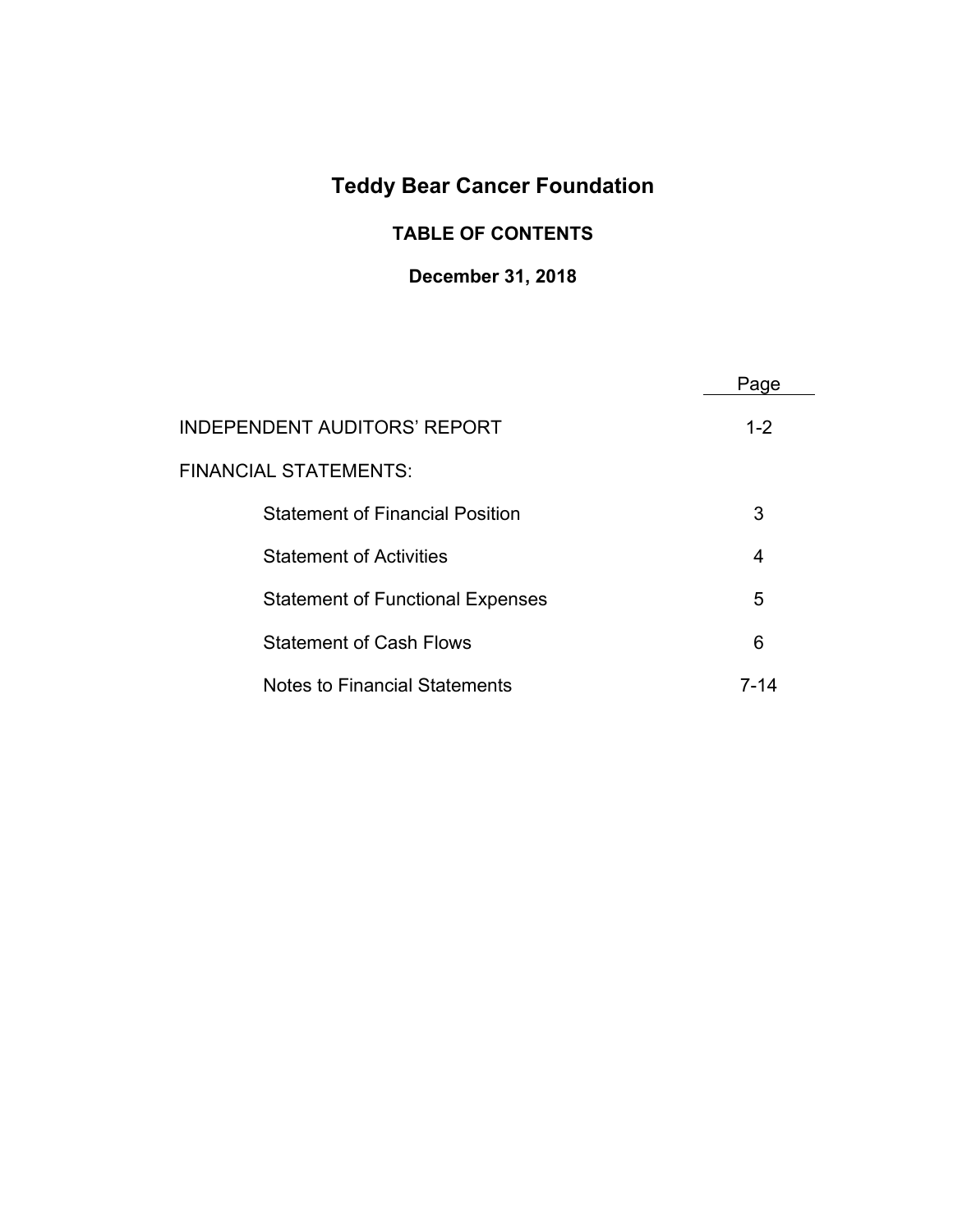

## **INDEPENDENT AUDITORS' REPORT**

To the Board of Directors of Teddy Bear Cancer Foundation:

We have audited the accompanying financial statements of Teddy Bear Cancer Foundation (a nonprofit organization), which comprise the statement of financial position as of December 31, 2018, and the related statements of activities, functional expenses, and cash flows for the year then ended, and the related notes to the financial statements.

### **Management's Responsibility for the Financial Statements**

Management is responsible for the preparation and fair presentation of these financial statements in accordance with accounting principles generally accepted in the United States of America; this includes the design, implementation, and maintenance of internal control relevant to the preparation and fair presentation of financial statements that are free from material misstatement, whether due to fraud or error.

#### **Auditor's Responsibility**

Our responsibility is to express an opinion on these financial statements based on our audit. We conducted our audit in accordance with auditing standards generally accepted in the United States of America. Those standards require that we plan and perform the audit to obtain reasonable assurance about whether the financial statements are free from material misstatement.

An audit involves performing procedures to obtain audit evidence about the amounts and disclosures in the financial statements. The procedures selected depend on the auditor's judgment, including the assessment of the risks of material misstatement of the financial statements, whether due to fraud or error. In making those risk assessments, the auditor considers internal control relevant to the entity's preparation and fair presentation of the financial statements in order to design audit procedures that are appropriate in the circumstances, but not for the purpose of expressing an opinion on the effectiveness of the entity's internal control. Accordingly, we express no such opinion. An audit also includes evaluating the appropriateness of accounting policies used and the reasonableness of significant accounting estimates made by management, as well as evaluating the overall presentation of the financial statements.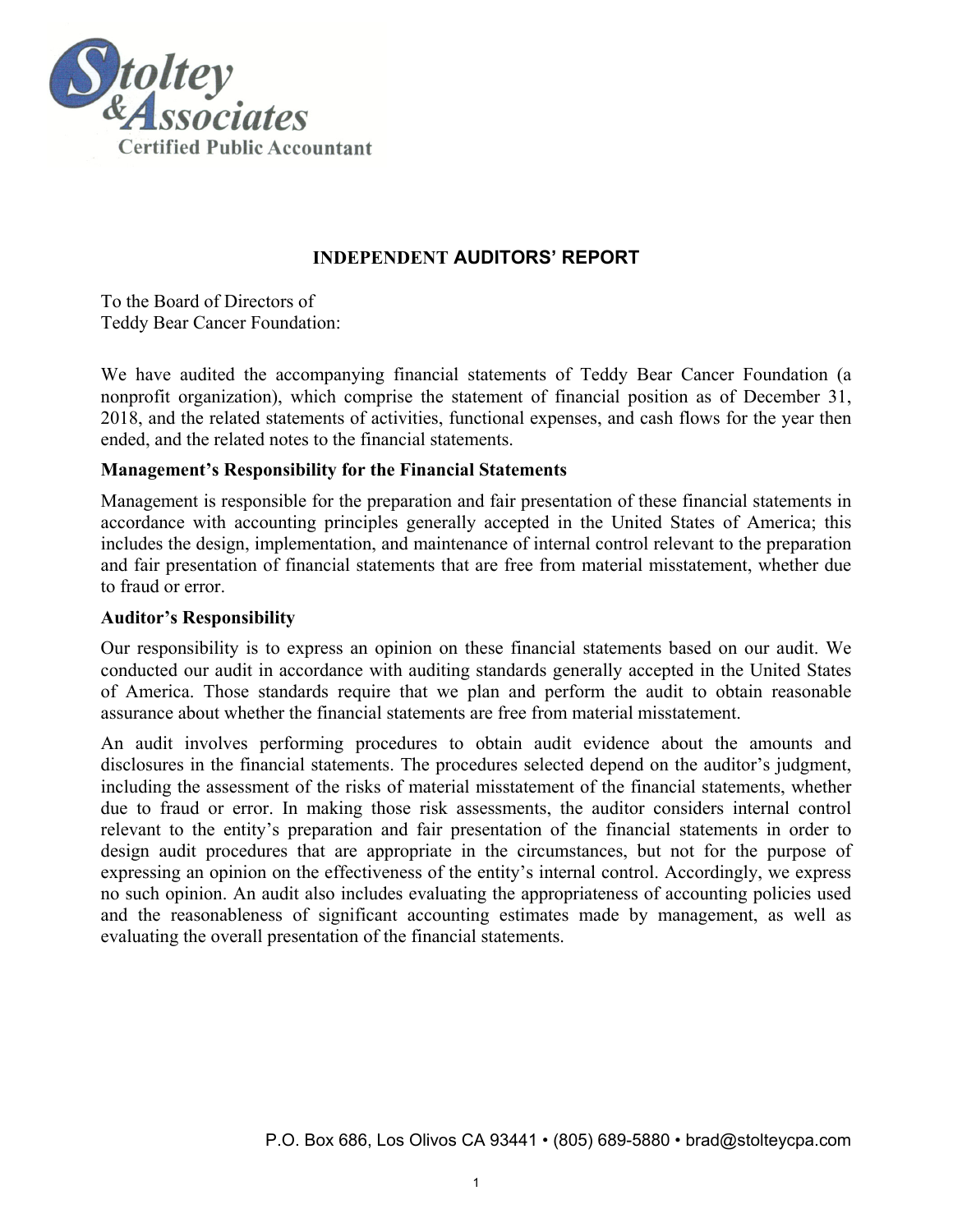We believe that the audit evidence we have obtained is sufficient and appropriate to provide a basis for our audit opinion.

#### **Opinion**

In our opinion, the financial statements referred to above present fairly, in all material respects, the financial position of Teddy Bear Cancer Foundation as of December 31, 2018, and the changes in its net assets and its cash flows for the year then ended in accordance with accounting principles generally accepted in the United States of America.

#### **Report on Summarized Comparative Information**

We have previously audited the Teddy Bear Cancer Foundation's 2017 financial statements, and we expressed an unmodified audit opinion on those audited financial statements in our report dated August 16, 2018. In our opinion, the summarized comparative information presented herein as of and for the year ended December 31, 2017, is consistent, in all material respects, with the audited financial statements from which it has been derived.

Staltey & Assocrates

Orcutt, California September 5, 2019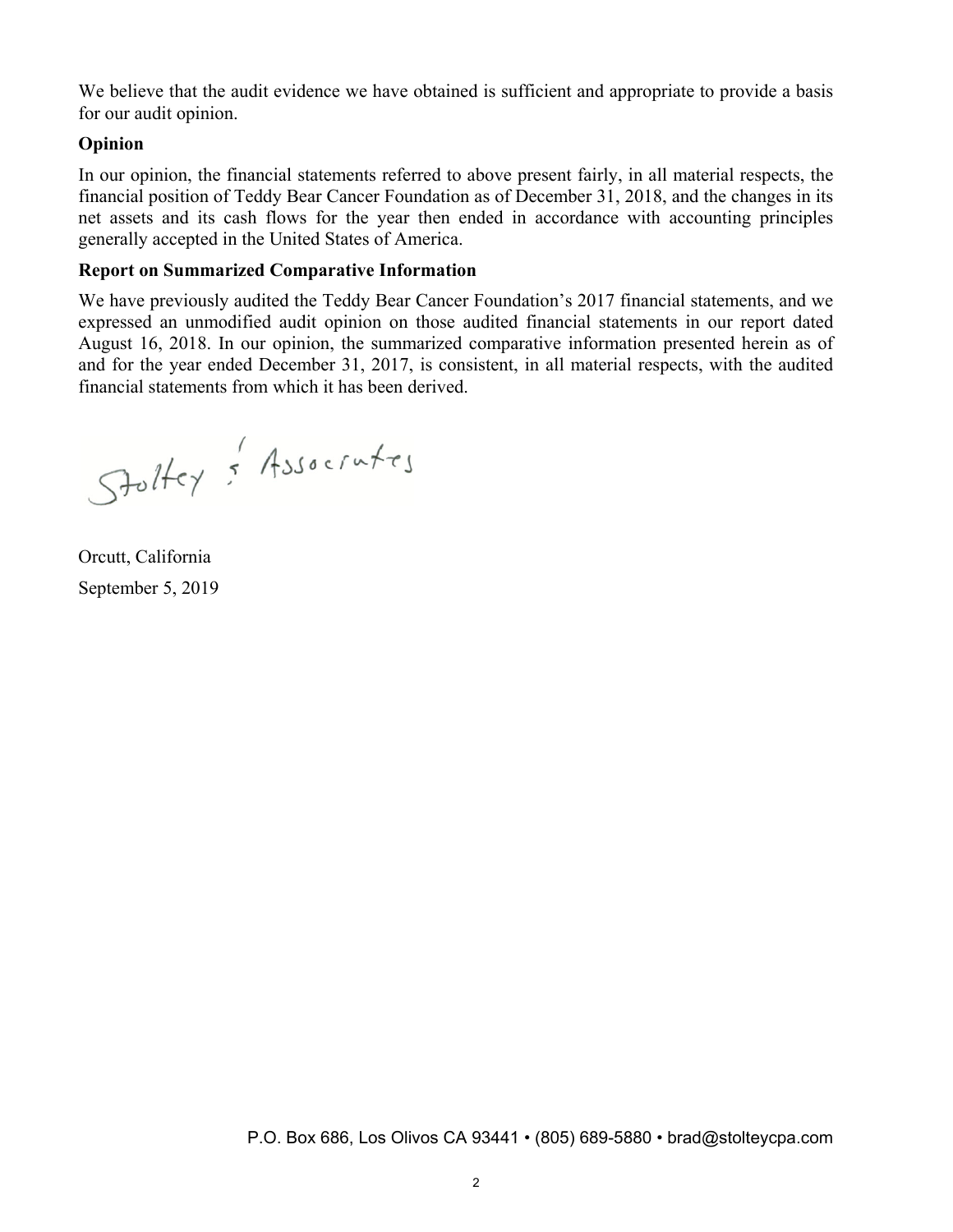#### **Teddy Bear Cancer Foundation Statement of Financial Position December 31, 2018 (with comparative totals for 2017)**

#### **ASSETS**

|                                                        | 2018    | 2017    |
|--------------------------------------------------------|---------|---------|
| <b>Current Assets</b>                                  |         |         |
| Cash and cash equivalents                              | 633,835 | 814,859 |
| Contributions receivable (Notes 2 and 3)               | 26,314  | 20,092  |
| Prepaid expenses and other assets                      | 5,850   | 7,823   |
| <b>Total Current Assets</b>                            | 665,999 | 842,774 |
| Pledges receivable, noncurrent portion (Notes 2 and 3) |         | 3,665   |
| Cash designated for long term use (Notes 4 and 7)      | 302,168 | 50,203  |
| Fixed assets, net (Note 5)                             | 4,269   | 6,289   |
| <b>Total Assets</b>                                    | 972,436 | 902,931 |
| <b>LIABILITIES AND NET ASSETS</b>                      |         |         |
| <b>Current Liabilities</b>                             |         |         |
| Accounts payable & accrued expenses                    | 24,220  | 60,517  |
| Grants payable                                         | 24,640  | 47,313  |
| <b>Total Current Liabilities</b>                       | 48,860  | 107,830 |
| <b>Net Assets</b>                                      |         |         |
| <b>Without donor restriction:</b>                      |         |         |
| Undesignated                                           | 515,740 | 607,762 |
| Board designated (Note 7)                              | 302,168 | 50,203  |
| With donor restriction (Note 6)                        | 105,668 | 137,136 |
| <b>Total Net Assets</b>                                | 923,576 | 795,101 |
| <b>Total Liabilities and Net Assets</b>                | 972,436 | 902,931 |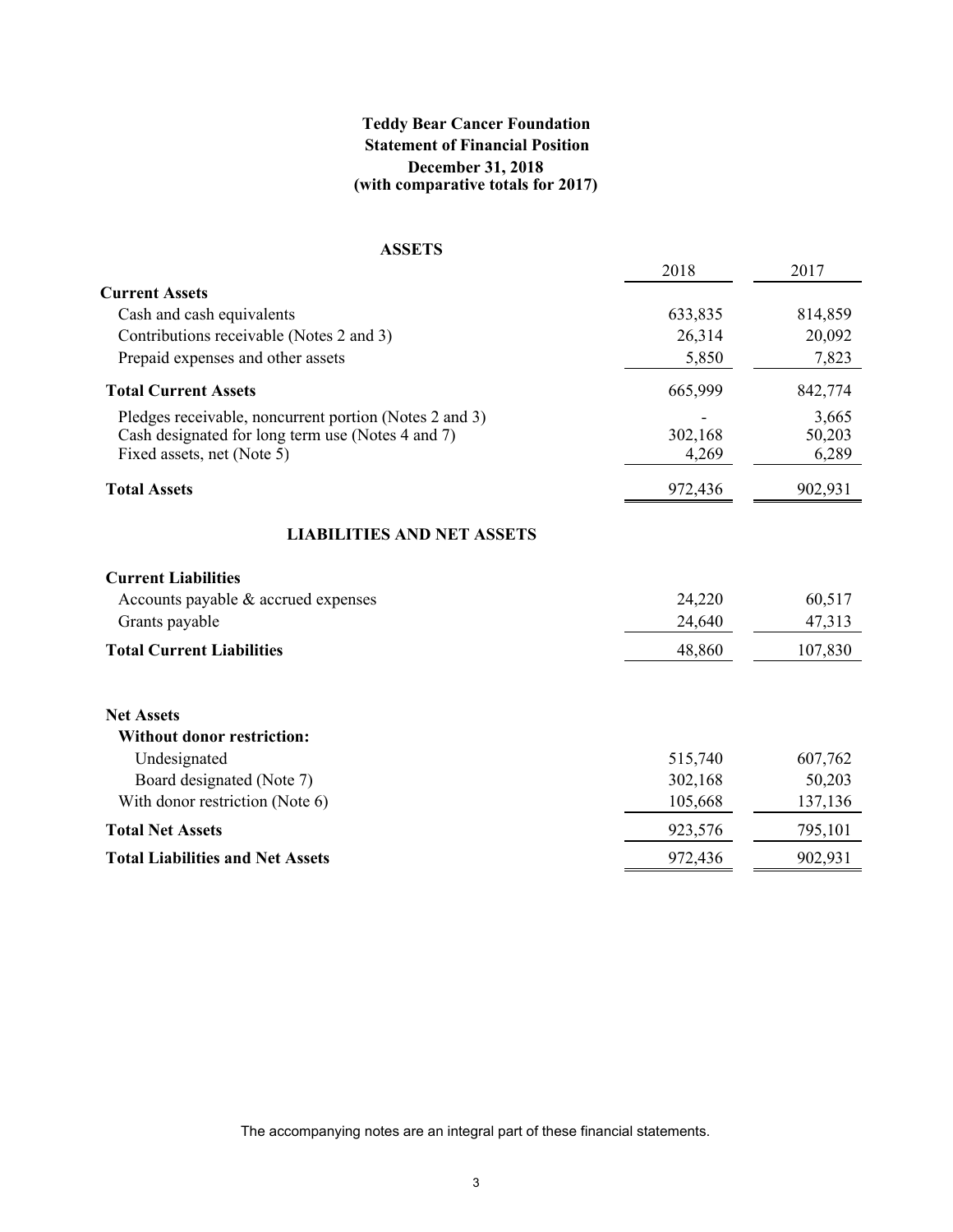#### **Teddy Bear Cancer Foundation Statement of Activities For the Year Ended December 31, 2018 (with comparative totals for 2017)**

|                                                 | <b>Without Donor</b><br><b>Restriction</b> | <b>With Donor</b><br><b>Restriction</b> | 2018<br><b>Total</b> | 2017<br><b>Total</b> |
|-------------------------------------------------|--------------------------------------------|-----------------------------------------|----------------------|----------------------|
| <b>Revenues, Gains, and Other Support</b>       |                                            |                                         |                      |                      |
| Fundraising events - gross revenue              | 451,908                                    | \$                                      | \$<br>451,908        | \$<br>322,787        |
| Direct costs                                    | (126, 478)                                 |                                         | (126, 478)           | (61, 867)            |
| Net revenues from fundraising events            | 325,430                                    |                                         | 325,430              | 260,920              |
| Contributions and grants                        | 448,875                                    | 281,750                                 | 730,625              | 744,244              |
| In-kind contributions                           | 83,475                                     |                                         | 83,475               | 77,408               |
| Interest income                                 | 6,684                                      |                                         | 6,684                | 3,420                |
| <b>Total Revenues, Gains, and Other Support</b> | 864,464                                    | 281,750                                 | 1,146,214            | 1,085,992            |
| Net assets released from restrictions           | 313,218                                    | (313,218)                               |                      |                      |
| <b>Expenses</b>                                 |                                            |                                         |                      |                      |
| Program expenses                                | 732,066                                    |                                         | 732,066              | 786,732              |
| Management and general                          | 122,915                                    |                                         | 122,915              | 106,271              |
| Fundraising                                     | 162,758                                    |                                         | 162,758              | 158,258              |
| <b>Total Expenses</b>                           | 1,017,739                                  |                                         | 1,017,739            | 1,051,261            |
| <b>Change in Net Assets</b>                     | 159,943                                    | (31, 468)                               | 128,475              | 34,731               |
| Net assets beginning of year                    | 657,965                                    | 137,136                                 | 795,101              | 760,370              |
| Net assets ending of year                       | \$<br>817,908                              | \$<br>105,668                           | \$<br>923,576        | \$<br>795,101        |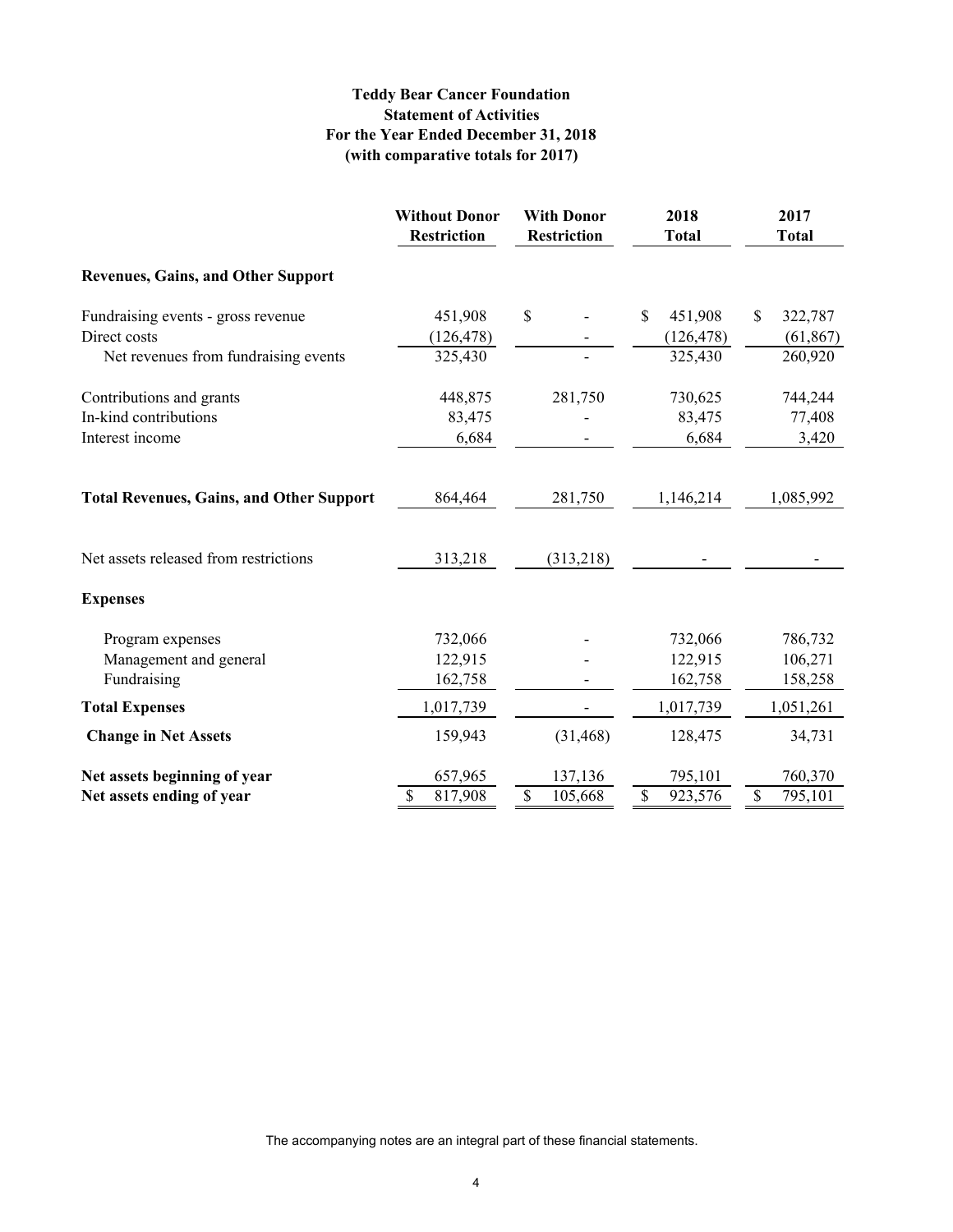#### **(with comparative totals for 2017) Teddy Bear Cancer Foundation Statement of Functional Expenses For the Year Ended December 31, 2018**

|                                           | Program<br><b>Expense</b> | Management<br>& General | <b>Fundraising</b> | 2018<br><b>Total</b><br><b>Expenses</b> | 2017<br><b>Total</b><br><b>Expenses</b> |
|-------------------------------------------|---------------------------|-------------------------|--------------------|-----------------------------------------|-----------------------------------------|
| <b>Salaries</b>                           | 251,691<br>S              | \$<br>53,449            | \$<br>91,339       | 396,479<br>\$                           | 380,679<br>\$                           |
| Employee benefits                         | 22,205                    | 4,715                   | 8,058              | 34,978                                  | 22,839                                  |
| Payroll taxes                             | 21,189                    | 4,500                   | 7,690              | 33,379                                  | 30,251                                  |
| Total Salaries & Related Expenses         | 295,085                   | 62,664                  | 107,087            | 464,836                                 | 433,769                                 |
| Direct financial assistance               | 176,511                   |                         |                    | 176,511                                 | 263,296                                 |
| In-Kind direct assistance                 | 83,475                    |                         |                    | 83,475                                  | 77,408                                  |
| Community outreach                        | 38,084                    |                         |                    | 38,084                                  | 30,288                                  |
| <b>Total Program Costs</b>                | 298,070                   |                         |                    | 298,070                                 | 370,992                                 |
| Accounting                                |                           | 34,296                  |                    | 34,296                                  | 29,454                                  |
| Advertising                               |                           |                         | 25,646             | 25,646                                  | 30,016                                  |
| Allowance for doubtful pledges receivable |                           |                         |                    |                                         | 1,600                                   |
| Auto and travel                           | 2,903                     | 616                     | 1,053              | 4,572                                   | 3,190                                   |
| <b>Bank</b> charges                       |                           | 10,086                  |                    | 10,086                                  | 4,049                                   |
| Depreciation                              | 1,525                     | 171                     | 325                | 2,021                                   | 2,462                                   |
| Insurance                                 | 5,134                     | 576                     | 1,094              | 6,804                                   | 6,887                                   |
| Meetings                                  | 3,777                     | 424                     | 805                | 5,006                                   | 470                                     |
| Occupancy                                 | 49,564                    | 5,560                   | 10,558             | 65,682                                  | 65,354                                  |
| Office supplies                           | 3,563                     | 398                     | 759                | 4,720                                   | 3,452                                   |
| Outside services                          | 34,537                    | 3,874                   | 7,357              | 45,768                                  | 50,723                                  |
| Postage and delivery                      | 4,977                     | 558                     | 1,060              | 6,595                                   | 3,520                                   |
| Printing                                  | 10,442                    | 1,171                   | 2,224              | 13,837                                  | 20,537                                  |
| Technology                                | 10,286                    | 1,153                   | 2,191              | 13,630                                  | 10,347                                  |
| Telephone                                 | 5,620                     | 630                     | 1,197              | 7,447                                   | 7,870                                   |
| Workshps                                  | 6,583                     | 738                     | 1,402              | 8,723                                   | 6,569                                   |
| <b>Total Operating Expenses</b>           | 138,911                   | 60,251                  | 55,671             | 254,833                                 | 246,500                                 |
| <b>Total Expenses</b>                     | 732,066<br>S              | $\mathbb{S}$<br>122,915 | \$<br>162,758      | \$1,017,739                             | \$1,051,261                             |
|                                           | 72%                       | 12%                     | 16%                | 100%                                    | 100%                                    |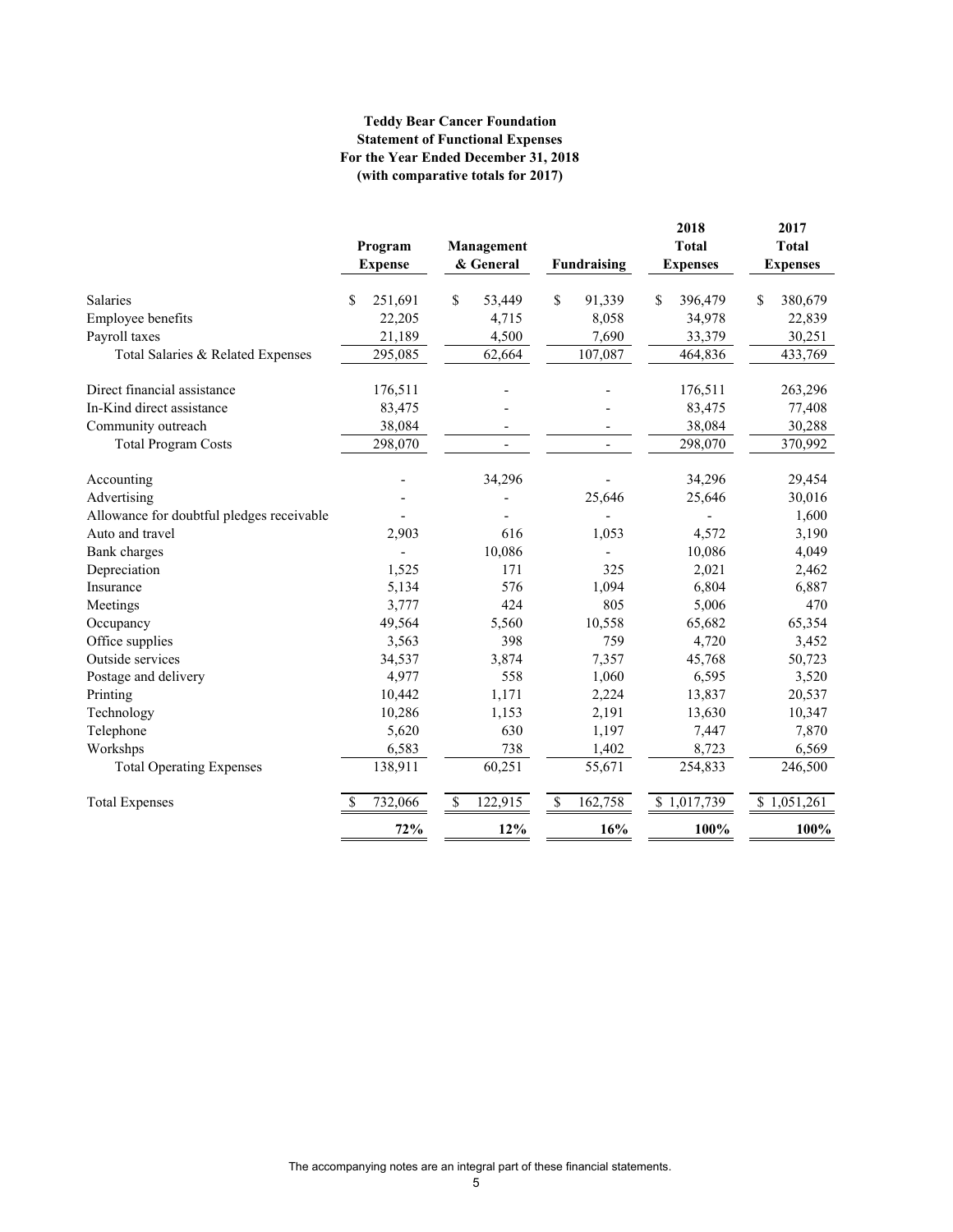## **Teddy Bear Cancer Foundation Statement of Cash Flows For the Year Ended December 31, 2018 (with comparative totals for 2017)**

|                                                 | 2018                |                          |
|-------------------------------------------------|---------------------|--------------------------|
| <b>Cash Flows From Operating Activities:</b>    |                     |                          |
| Change in net assets                            | \$<br>128,475       | $\mathbb{S}$<br>34,731   |
| Adjustments to reconcile increase in net assets |                     |                          |
| to cash used by operating activities:           |                     |                          |
| Depreciation                                    | 2,021               | 2,462                    |
| Noncash donation of real estate                 |                     | 151,398                  |
| Changes in:                                     |                     |                          |
| Pledges receivable                              | (2,557)             | 25,043                   |
| Prepaid and other assets                        | 1,973               | 16,034                   |
| Accounts payable and accrued expenses           | (36,297)            | 9,372                    |
| Grants payable                                  | (22, 673)           | (5,803)                  |
| Net Cash From Operating Activities              | 70,942              | 233,237                  |
| <b>Cash Flows From Investing Activities:</b>    |                     |                          |
| Increase in cash designated for long term use   | (251,965)           | (123)                    |
| Net Cash From Investing Activities              | (251,965)           | (123)                    |
| Net change in cash and cash equivalents         | (181, 023)          | 233,114                  |
| Cash and cash equivalents at beginning of year  | 814,859             | 581,745                  |
| <b>Cash and Cash Equivalents at End of Year</b> | 633,836<br><b>S</b> | 814,859<br>$\mathbf{\$}$ |
| Supplemental Cash Flow Information              |                     |                          |
| In-kind donation of goods for program services  | \$<br>83,475        | $\mathbb{S}$<br>77,408   |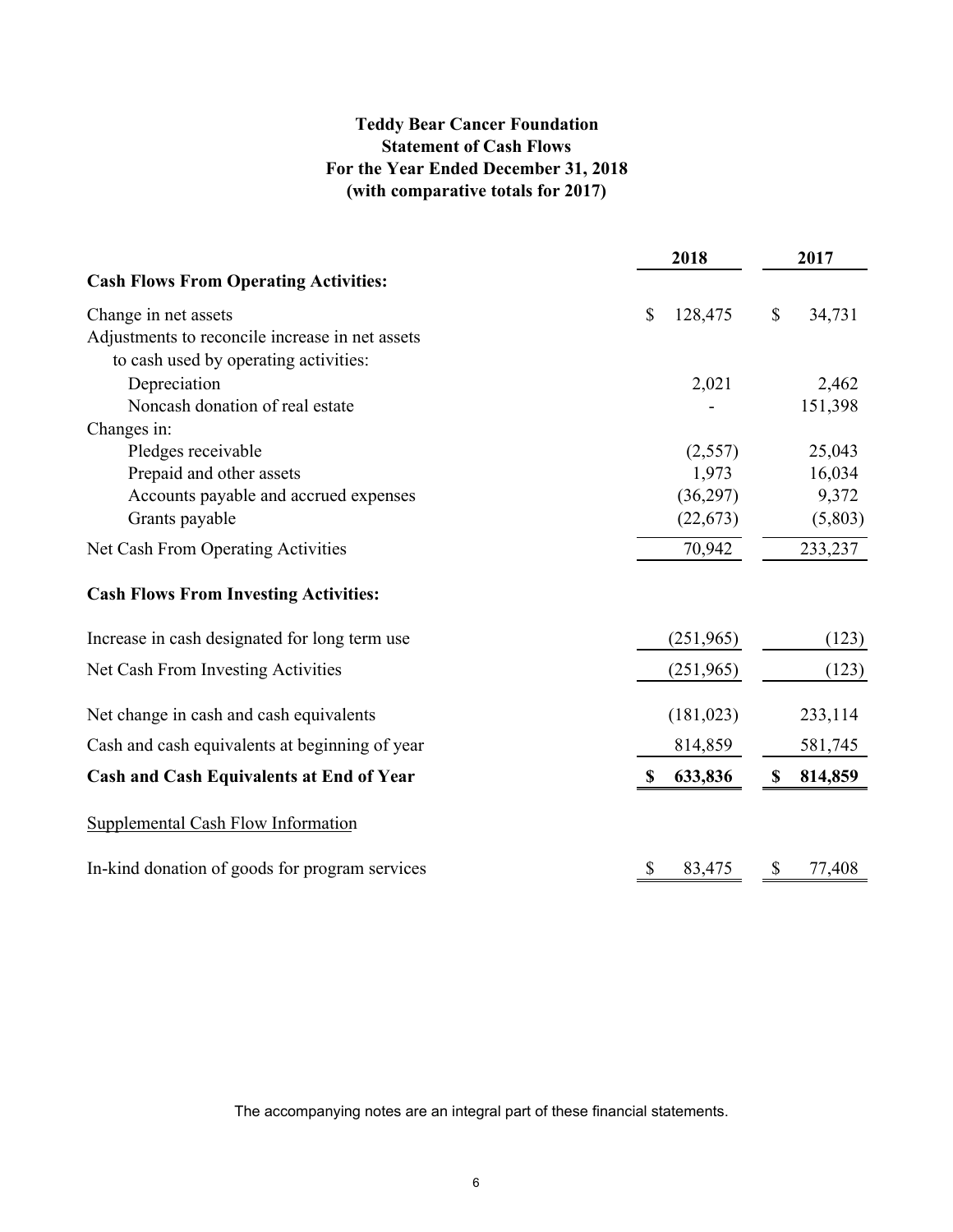## **Note 1: Summary of Significant Accounting Policies**

This summary of significant accounting policies of Teddy Bear Cancer Foundation (TBCF) is presented to assist in understanding the TBCF financial statements. The financial statements and notes are representations of TBCF management, who are responsible for their integrity and objectivity. These accounting policies conform to accounting principles generally accepted in the United States of America (GAAP) and have been consistently applied in the preparation of the financial statements.

### *Nature of Activities*

TBCF is a nonprofit organization located in Santa Barbara, California established to ensure that children with cancer receive the undivided comfort of their parents during the treatment and recovery process.

TBCF provides middle to low-income families with financial aid for rent, mortgage, utilities, and car payments, as well as other supportive services, thereby allowing families to focus on what is truly important – their children.

The TBCF support primarily comes from contributions from individuals, foundations and corporations.

## *Prior-Year Summarized Comparative Information*

The financial statements include certain prior-year summarized comparative information in total but are not presented by net asset class. Such information does not include sufficient detail to constitute a presentation in conformity with GAAP. Accordingly, such information should be read in conjunction with TBCF's financial statements for the year ended December 31, 2017 from which the summarized information was derived.

### *Cash and Cash Equivalents*

For purposes of the statement of cash flows, cash and cash equivalents consists of cash on hand, cash in banks, and cash in money market funds.

### *Contributions Receivable*

TBCF initially records and subsequently carries unconditional contributions receivable at fair value using present value techniques incorporating risk-adjusted discount rates designed to reflect the assumptions market participants would use in pricing the asset.

## *Fixed Assets*

TBCF records fixed asset additions over \$1,000 at cost, or if donated, at fair value on the date of donation. When assets are sold or otherwise disposed of, the cost and related accumulated depreciation are removed from the accounts, and any resulting gain or loss is included in the statement of activities. Costs of maintenance and repairs that do not improve or extend the useful lives of the respective assets are expensed currently. Depreciation is computed using the straight-line method over the estimated useful lives of the assets, or in the case of capitalized leased assets or leasehold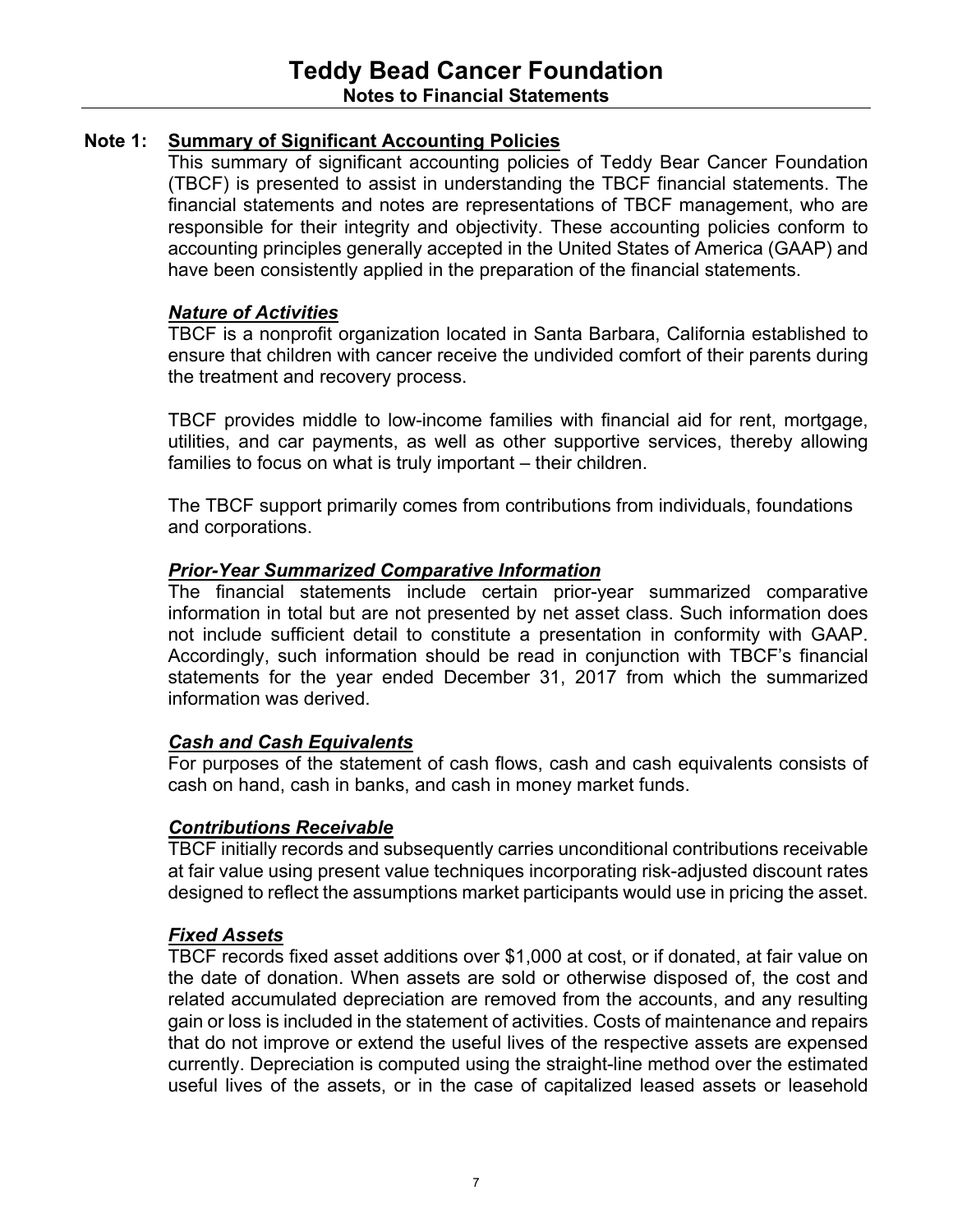improvements, the lesser of the useful life of the asset or the lease term. Management has estimated the useful lives of depreciable assets as follows:

| • Leasehold improvements | 5 years |
|--------------------------|---------|
| $\bullet$ Equipment      | 5 years |
| $\bullet$ Other          | 5 years |

TBCF reviews the carrying values of property and equipment for impairment whenever events or circumstances indicate that the carrying value of an asset may not be recoverable from the estimated cash flows expected to result from its use and eventual disposition. When considered impaired, an impairment loss is recognized to the extent carrying value exceeds the fair value of the asset. Management has determined there were no indicators of asset impairment during the year ended December 31, 2018.

## *Net Assets*

Net assets, revenues, gains, and losses are classified based on the existence or absence of donor or grantor-imposed restrictions. Accordingly, net assets and changes therein are classified and reported as follows:

### Net Assets without Donor Restrictions

Net assets available for use in general operations and not subject to donor restrictions are reported as net assets without donor restriction. The governing Board has designated, from net assets without donor restrictions, net assets for an operating reserve.

### Net Assets with Donor Restrictions

Donor-imposed restrictions are temporary in nature, such as those that will be met by the passage of time or other events specified by the donor.

TBCF reports contributions restricted by donors as increases in net assets without donor restrictions if the restrictions expire (that is, when a stipulated time restriction ends, or purpose restriction is accomplished) in the reporting period in which the revenue is recognized. All other donor-restricted contributions are reported as increases in net assets with donor restrictions, depending on the nature of the restrictions. When a restriction expires, net assets with donor restrictions are reclassified to net assets without donor restrictions and reported in the statement of activities as net assets released from restrictions.

## *Revenue and Revenue Recognition*

### Exchange Transactions

Revenue is recognized when earned. Noncontribution event fees received in advance are deferred to the applicable period in which the related events are performed.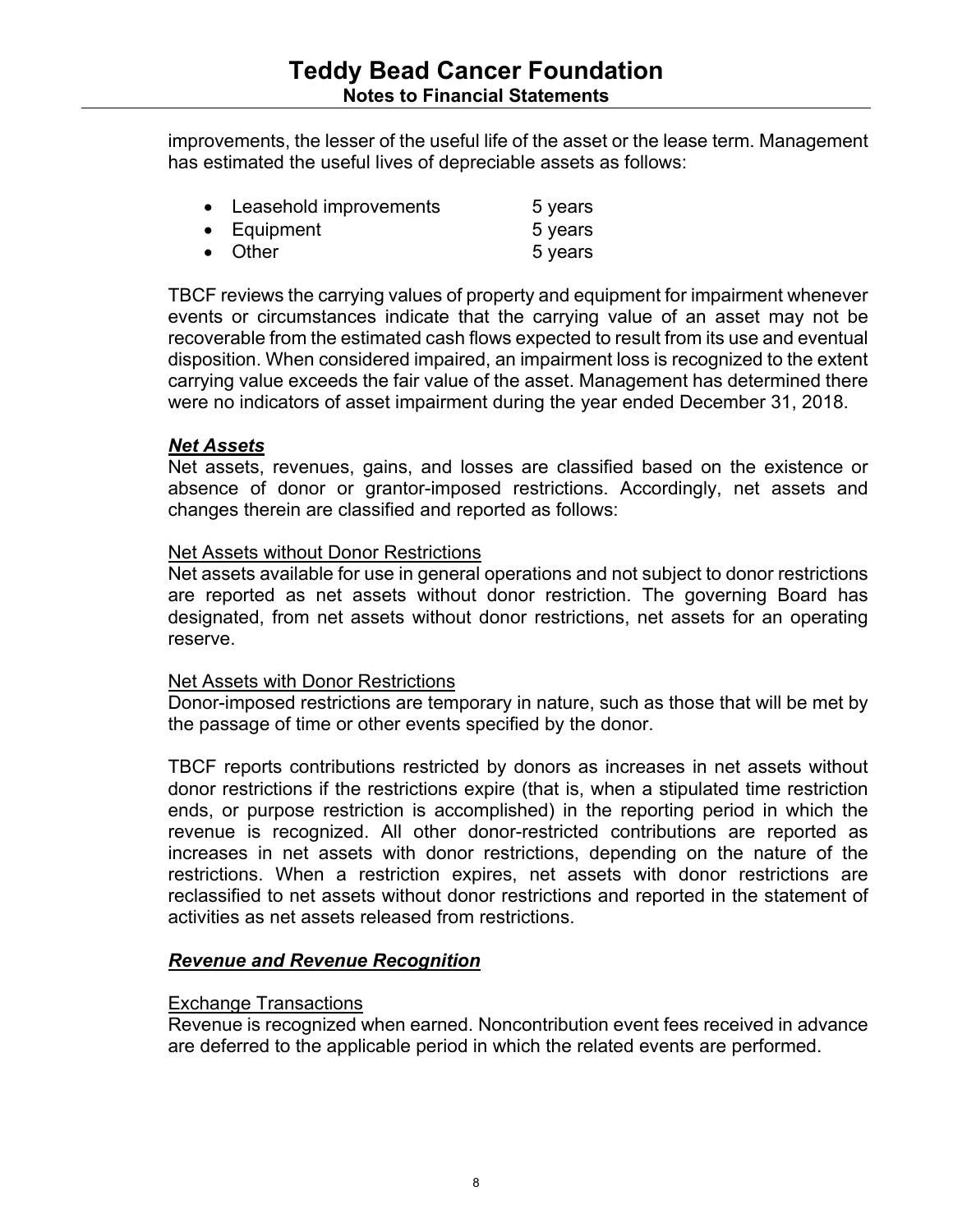## **Contributions**

Contributions are recognized when cash, securities or other assets, an unconditional promise to give, or notification of a beneficial interest is received. Conditional promises to give are not recognized until the conditions on which they depend have been substantially met.

## Donated Services and In-Kind Contributions

Contributed goods are recorded at fair value at the date of donation. TBCF records donated professional services at the respective fair values of the services received. No significant contributions of professional services were received during the year ended December 31, 2018. TBCF has reported contributions of goods totaling \$83,475 for the year ended December 31, 2018.

## *Advertising Costs*

Advertising costs are expensed as incurred and approximated \$25,646 during the year ended December 31, 2018.

## *Functional Expenses*

The cost of providing TBCF programs and other activities have been summarized on a functional basis in the statement of functional expenses. Accordingly, certain costs have been allocated among program services and supporting services benefited. Such allocations are determined by management on an equitable basis.

The expenses that are allocated include the following:

| <b>Salaries</b>                  |
|----------------------------------|
| <b>Employees Benefits</b>        |
| <b>Payroll Taxes</b>             |
| <b>Auto and Travel</b>           |
| Depreciation                     |
| Insurance                        |
| Meetings                         |
| Occupancy                        |
| <b>Office Supplies</b>           |
| <b>Outside Services</b>          |
| <b>Postage and Delivery</b>      |
| <b>Printing and Reproduction</b> |
| Technology                       |
| Workshops                        |
| Telephone                        |
|                                  |

Expense Method of Allocation

Time and Effort Time and Effort Time and Effort Time and Effort Square Footage Square Footage Square Footage Square Footage Square Footage Time and Effort **Square Footage** Time and Effort Square Footage Time and Effort Square Footage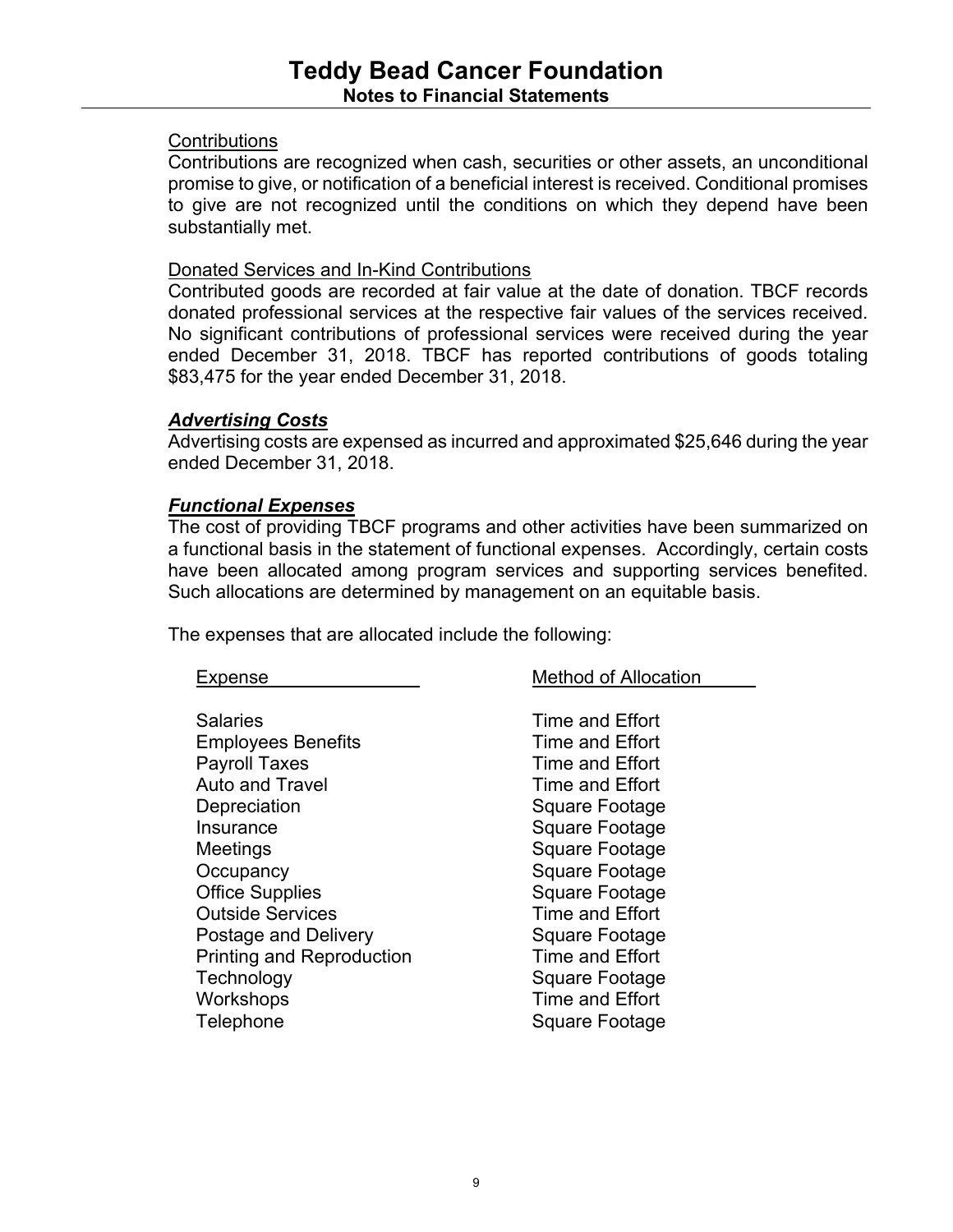## *Tax Exempt Status*

TBCF is organized as a California nonprofit corporation and has been recognized by the IRS as exempt from federal income taxes under Internal Revenue Code (IRC) Section 501(a) as an organization described in IRC Section 501(c)(3) and qualifies for the charitable contribution deduction under IRC Section  $170(b)(1)(A)(vi)$  and has been determined not to be a private foundation. TBCF is annually required to file a Return of Organization Exempt from Income Tax (Form 990) with the IRS. In addition, TBCF is subject to tax on income that is derived from business activities that are unrelated to its exempt purpose. Management has determined TBCF is not subject to unrelated business income tax and has not filed an Exempt Organization Business Income Tax Return (Form 990-T) with the IRS.

TBCF tax filings are subject to examination by the IRS, generally for three years after they are filed. TBCF is not aware of any activities that would jeopardize its tax-exempt status.

## *Use of Estimates*

The preparation of financial statements requires management to make estimates and assumptions that affect the reported amounts of revenues and expenses during the reporting period and the reported amounts of assets and liabilities at the date of the financial statements. On an ongoing basis, TBCF management evaluates the estimates and assumptions based upon historical experience and various other factors and circumstances. TBCF management believes that the estimates and assumptions are reasonable in the circumstances; however, the actual results could differ from those estimates. Significant estimates used in the preparation of these financial statements include:

- Allocation of functional expenses
- Estimated useful lives of fixed assets
- Fair value of contributions receivable
- Fair value of donated goods

## *Reclassifications*

Certain items in the 2017 financial statements were reclassified in order to conform to the 2018 presentation.

## *Change in Accounting Principle*

On August 18, 2016, FASB issued Accounting Standards Update (ASU) 2016-14, Notfor-Profit Entities (Topic 958) – Presentation of Financial Statements of Not-for-Profit Entities. The update addresses the complexity and understandability of net asset classification, deficiencies in information about liquidity and availability of resources, and the lack of consistency in the type of information provided about expenses and investment return. TBCF has implemented ASU 2016-14 and have adjusted the presentation in these consolidated financial statements accordingly. The ASU has been applied retrospectively to all periods presented with no material reclassifications between net asset without donor restrictions and net assets with donor restrictions.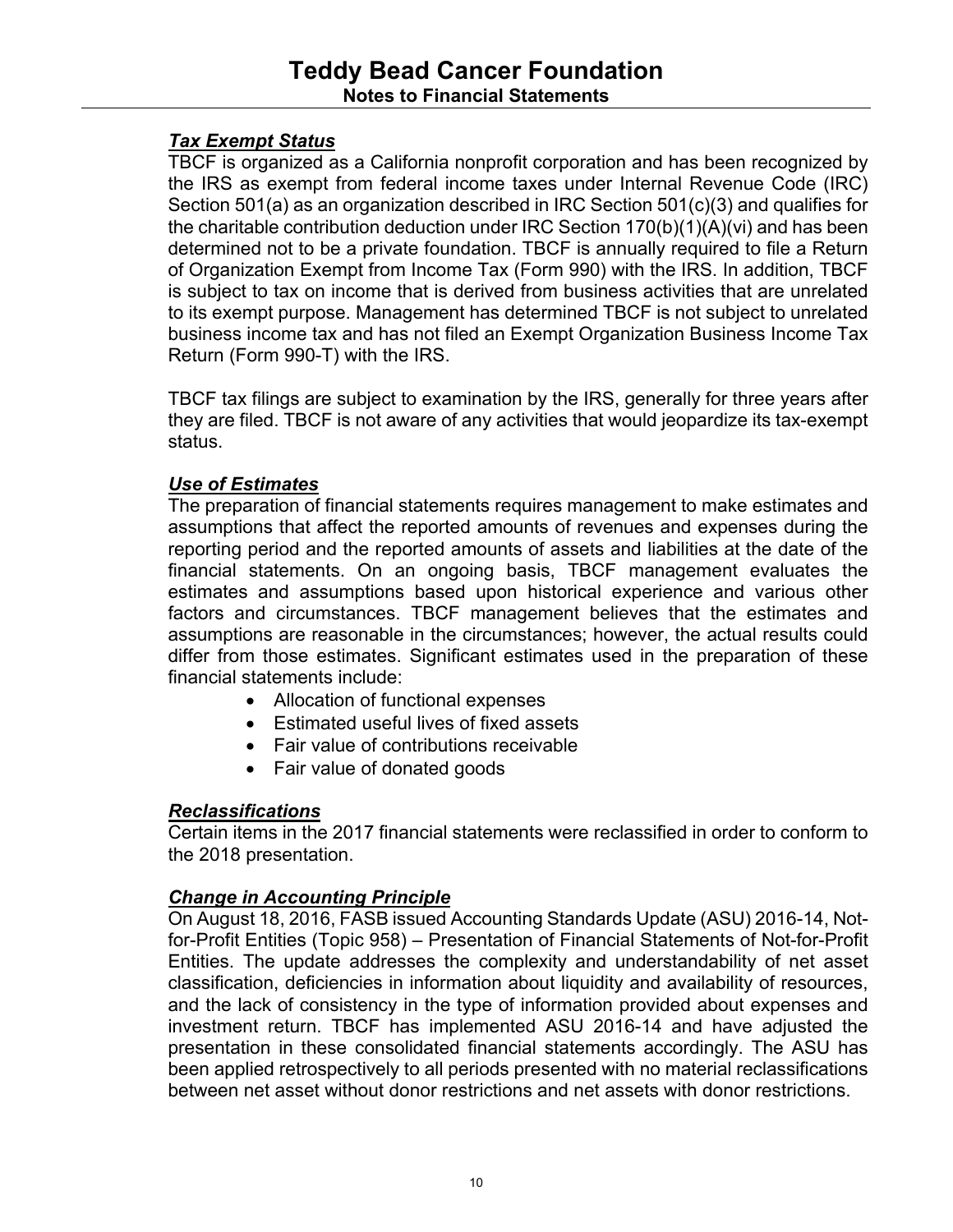## *Subsequent Events*

Management has evaluated subsequent events through September 5, 2019, the date that the financial statements were available to be issued.

#### **Note 2: Contributions Receivable**  All unconditional contributions receivable are estimated to be collected during the year ended December 31, 2019.

## **Note 3: Fair Value Measurements and Disclosures**

TBCF reports certain assets at fair value in the consolidated financial statements. Fair value is the price that would be received to sell an asset or paid to transfer a liability in an orderly transaction in the principal, or most advantageous, market at the measurement date under current market conditions regardless of whether that price is directly observable or estimated using another valuation technique. Inputs used to determine fair value refer broadly to the assumptions that market participants would use in pricing the asset or liability, including assumptions about risk. Inputs may be observable or unobservable. Observable inputs are inputs that reflect the assumptions market participants would use in pricing the asset or liability based on market data obtained from sources independent of the reporting entity. Unobservable inputs are inputs that reflect the reporting entity's own assumptions about the assumptions market participants would use in pricing the asset or liability based on the best information available. A three-tier hierarchy categorizes the inputs as follows:

Level 1 – Quoted prices (unadjusted) in active markets for identical assets or liabilities that TBCF can access at the measurement date.

Level 2 – Inputs other than quoted prices included within Level 1 that are observable for the asset or liability, either directly or indirectly. These include quoted prices for similar assets or liabilities in active markets, quoted prices for identical or similar assets or liabilities in markets that are not active, inputs other than quoted prices that are observable for the asset or liability, and market-corroborated inputs.

Level 3 – Unobservable inputs for the asset or liability. In these situations, TBCF develops inputs using the best information available in the circumstances.

In some cases, the inputs used to measure the fair value of an asset or a liability might be categorized within different levels of the fair value hierarchy. In those cases, the fair value measurement is categorized in its entirety in the same level of the fair value hierarchy as the lowest level input that is significant to the entire measurement. Assessing the significance of a particular input to entire measurement requires judgment, taking into account factors specific to the asset or liability. The categorization of an asset within the hierarchy is based upon the pricing transparency of the asset and does not necessarily correspond to management's assessment of the quality, risk, or liquidity profile of the asset or liability.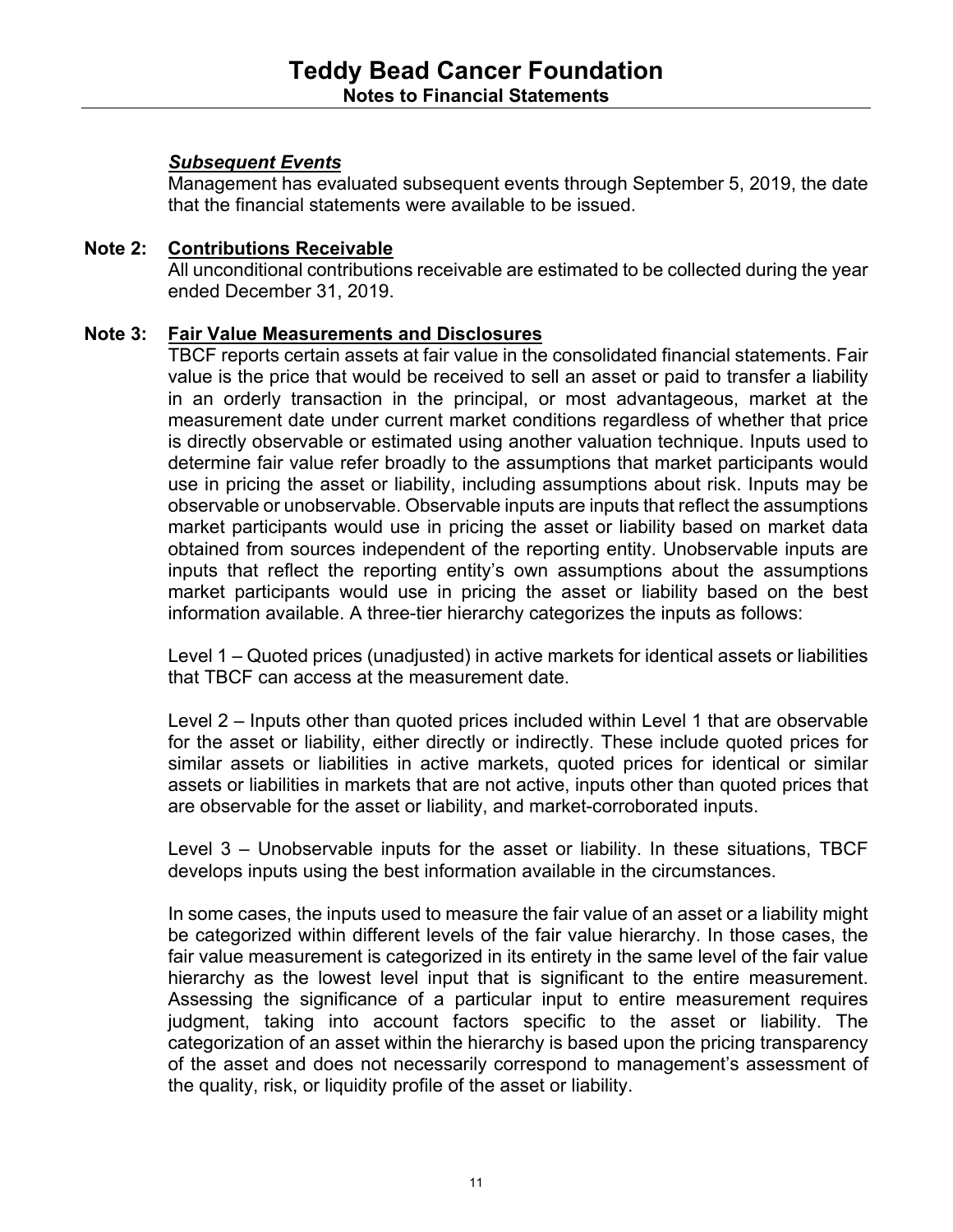The following table presents assets and liabilities measured at fair value on a recurring basis, except those measured at cost or by using net asset value per share as a practical expedient as identified in the following, at December 31, 2018:

|                             | $\tau$ otal | ∟evel 1                  |    | l evel 2                 |  | Level 3 |
|-----------------------------|-------------|--------------------------|----|--------------------------|--|---------|
| Contributions<br>Receivable | 26,314      | $\overline{\phantom{0}}$ | ۰D | $\overline{\phantom{0}}$ |  | 26,314  |

The following is a reconciliation of the beginning and ending balance of assets measured at fair value on a recurring basis using significant unobservable inputs (Level 3) for the year ended December 31, 2018:

| <b>Contributions Receivable:</b> |           |
|----------------------------------|-----------|
| Balance at Beginning of Year     | 20,092    |
| Additions                        | 23,402    |
| <b>Collections</b>               | (17, 180) |
| Balance at End of Year           | 26.314    |

#### **Note 4: Liquidity and Availability**

Financial assets available for general expenditure, that is, without donor or other restrictions limiting their use within one year of the balance sheet date, comprise the following:

| Cash and Cash Equivalents                                   | \$ 633,835 |
|-------------------------------------------------------------|------------|
| <b>Contributions Receivable without Purpose Restriction</b> | 26,314     |
|                                                             |            |
| Total                                                       | \$660.149  |

Occasionally, the Board designates a portion of any operating surplus to its operating reserve, which was \$302,168 at December 31, 2018.

#### **Note 5: Fixed Assets**

Fixed Assets at December 31, 2018 are summarized by major classifications as follows:

| Equipment                            | \$16,090  |
|--------------------------------------|-----------|
| Leasehold improvements               | 4,532     |
| Other                                | 8,795     |
|                                      | \$29,417  |
| <b>Less Accumulated Depreciation</b> | (25, 148) |
| <b>Fixed Assets, Net</b>             | 4 269     |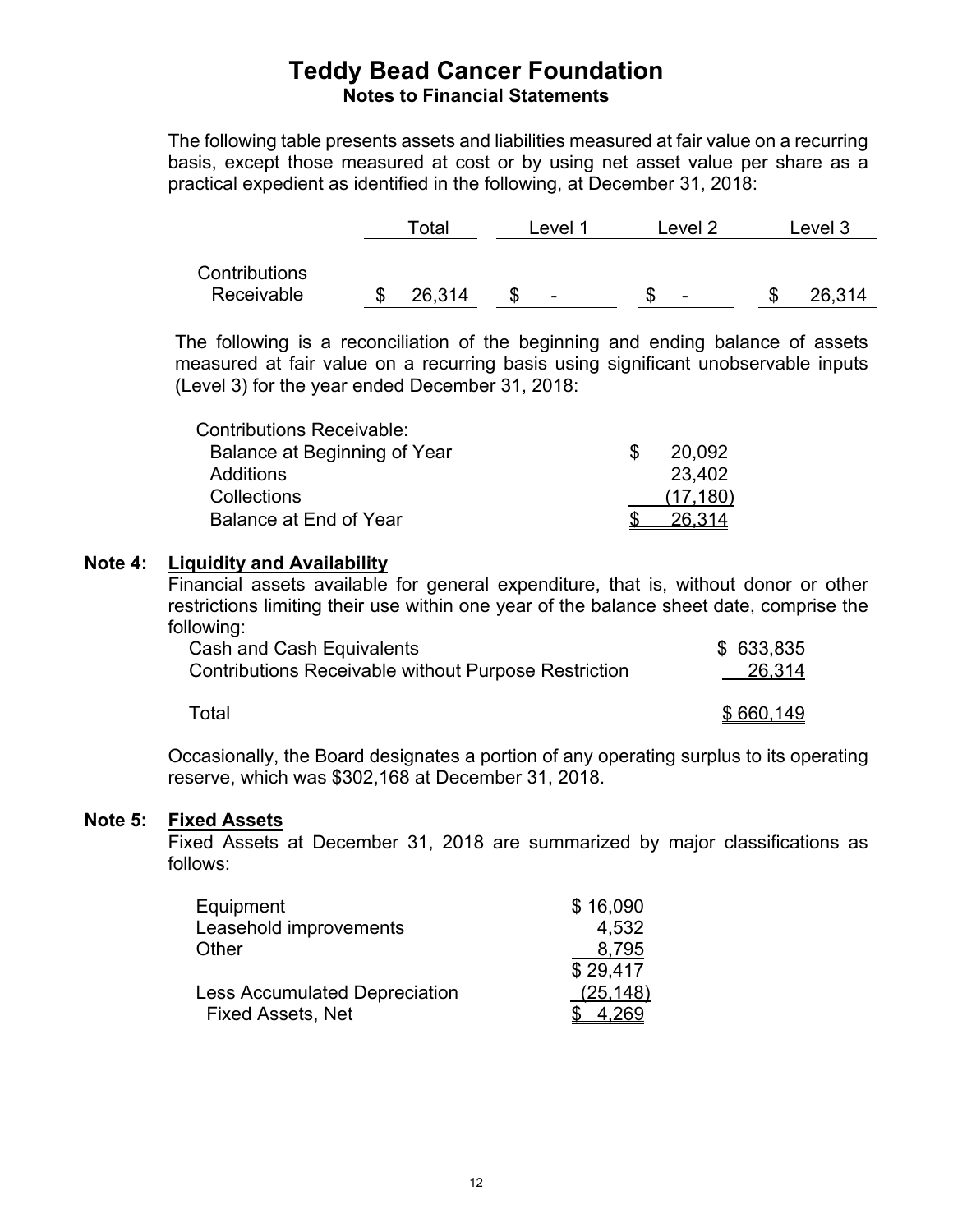## **Note 6: Net Assets with Donor Restrictions**

Net assets with donor restrictions are restricted for the following purpose or periods:

| <b>Purpose Restrictions:</b>                    |             |
|-------------------------------------------------|-------------|
| Direct family assistance                        | \$<br>5,654 |
| Education and counseling program                | 4,500       |
| Gold ribbon sponsorship                         | 1,200       |
|                                                 | 11,354      |
| Time Restricted for Future Period:              |             |
| <b>Contributions Receivable without Donor</b>   |             |
| purpose Restrictions                            | 26,314      |
| Contributions received with donor restrictions  |             |
| for use in future periods                       | 68,000      |
|                                                 | 94,314      |
|                                                 |             |
| <b>Total Net Assets With Donor Restrictions</b> |             |

### **Note 7: Board Designated Net Assets**

At December 31, 2018 the Board of Directors has designated \$302,168 of net assets without donor restrictions as an operating reserve. Occasionally, the Board designates a portion of any operating surplus to its operating reserve. During the year ended December 31, 2018 the Board added \$250,000 to the operating reserve.

### **Note 8: Employee Benefits**

TBCF maintains a defined contribution plan as defined under Section 401(k) of the U.S. Internal Revenue Code covering substantially all employees. In 2018, the Foundation matched 100% of the participant's contributions up to a maximum of 4% of the participant's compensation. TBCF's contributions vest on the third year of service. TBCF's contributions during the year ended December 31, 2018 were approximately \$10,156. TBCF pays all administrative costs of the plan.

### **Note 11: Commitments**

TBCF leases its administrative offices at 3892 State Street, Suite 220, Santa Barbara California. The lease commenced on May 1, 2016 and will expire on April 30, 2021. The lease requires a monthly payment of \$4,728. The monthly payment is subject to an annual increase of 2.5%. In addition, TBCF is responsible for common area operating expenses.

The following is a schedule of future minimum lease payments required under the above operating lease as of December 31, 2018:

| 2019  | 57,680    |
|-------|-----------|
| 2020  | 59,120    |
| 2021  | 19,868    |
| Total | \$136,668 |